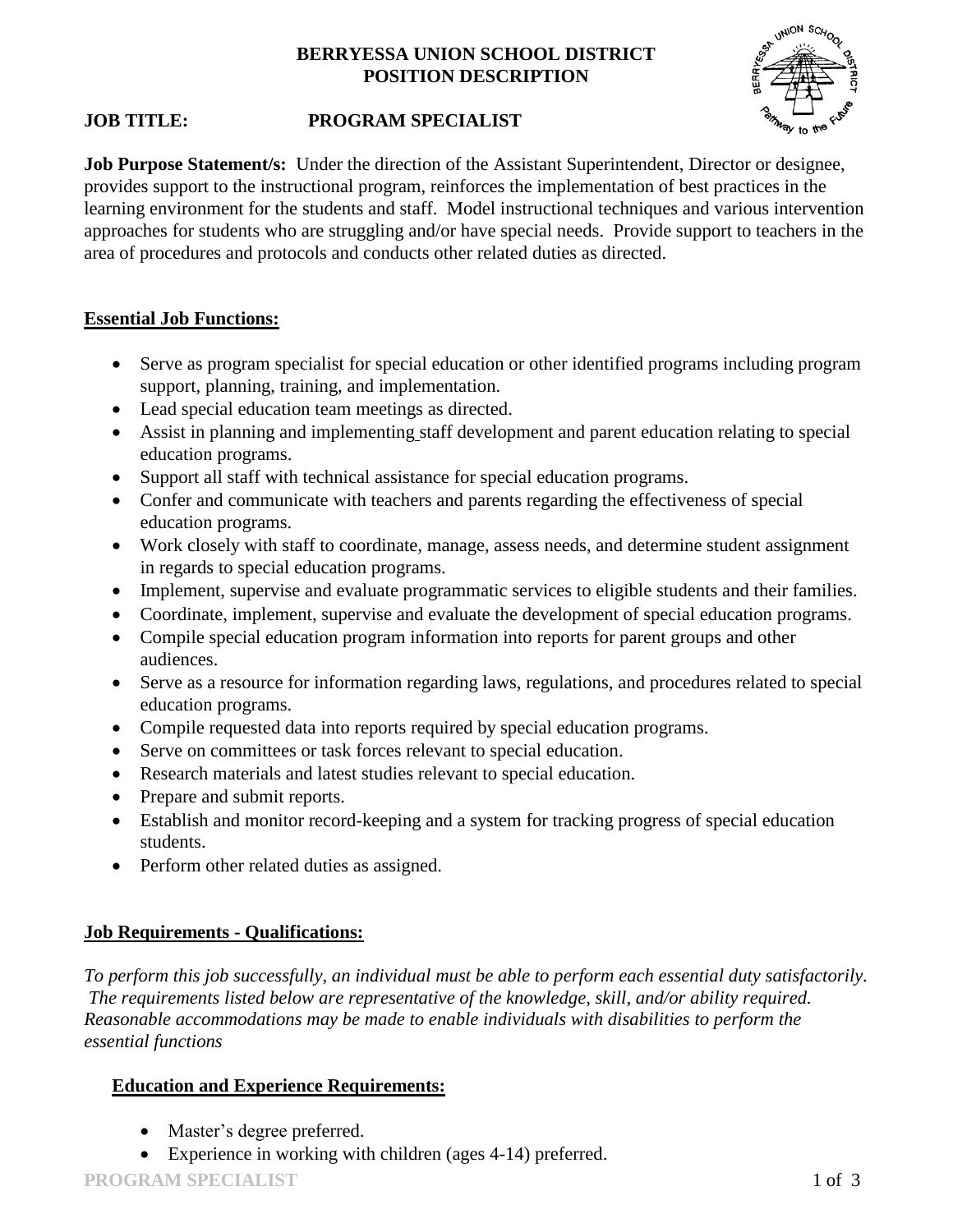# **BERRYESSA UNION SCHOOL DISTRICT POSITION DESCRIPTION**



## **JOB TITLE: PROGRAM SPECIALIST**

- First Aid and Cardiopulmonary Resuscitation Certificates preferred.
- Experience in designing accommodations and modifications for students with exceptional needs; analysis of assessment results.
- Experience in monitoring student behaviors and progress.
- A minimum of three years of experience in general education or special education as applicable.

### **Knowledge and Abilities:**

#### **KNOWLEDGE OF:**

- K-8 Curriculum and Instruction.
- State and Federal legal mandates, applicable sections of the Education Code, Special Education, District policies and regulations, general labor relations, laws, practices and procedures and financial and statistical record-keeping techniques.
- Principles, trends, methods, strategies, practices and procedures pertaining to classroom management.
- California Standards for the Teacher Profession.
- General education, categorical programs and laws, codes, rules and regulations related to areas of responsibility.
- Modern data management, storage and retrieval systems.
- Effective communication and public and employee relations strategies, methods and techniques.
- Effective classroom and instructional practices.

### **ABILITY TO:**

- Work in a fast-paced environment with frequent interruptions.
- Analyze organizational problems, develop alternative solutions and make/recommend sound and timely decisions.
- Assure compliance with applicable district policies, regulations, rules and procedures and State and Federal laws, codes and regulations.
- Maintain confidentiality of records and privileged communications
- Communicate effectively both orally and in writing including preparation and delivery of oral presentations.
- Read, interpret, apply and explain rules, regulations, policies and procedures.
- Ability to establish and maintain effective relationships with a wide variety of groups and individuals.
- Maintain current knowledge of program rules, regulations, requirements and restrictions.
- Analyze situations accurately and adopt an effective course of action.
- Work independently with little direction.
- Meet schedules and timelines.
- Operate a computer terminal to enter data, maintain records and generate reports.
- Plan, coordinate and provide staff training.
- Provide leadership and stability for continuity of services.
- Drive a vehicle to carry out duties and responsibilities of the position.

#### **Working Conditions: ENVIRONMENT:**

*The work environment characteristics here are representative of those an employee encounters while performing the essential functions of this job. Reasonable accommodations may be made to enable individuals with disabilities to perform the essential functions.*